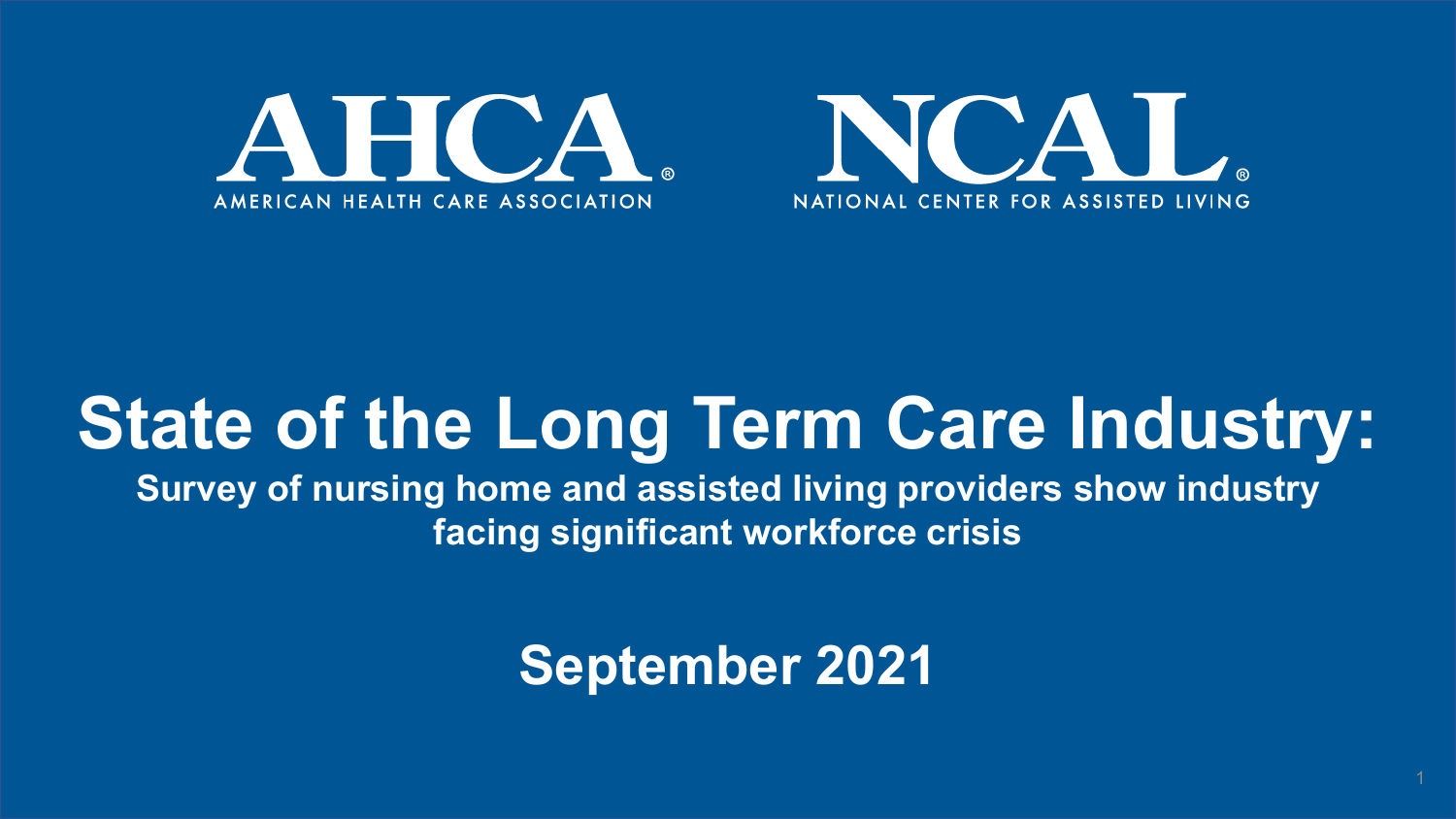



#### **86% of nursing homes and 77% of assisted living providers said their workforce situation has gotten worse over the last three months.**

**Q: Since June 2021, would you say your organization's overall workforce situation has generally gotten better or worse?**

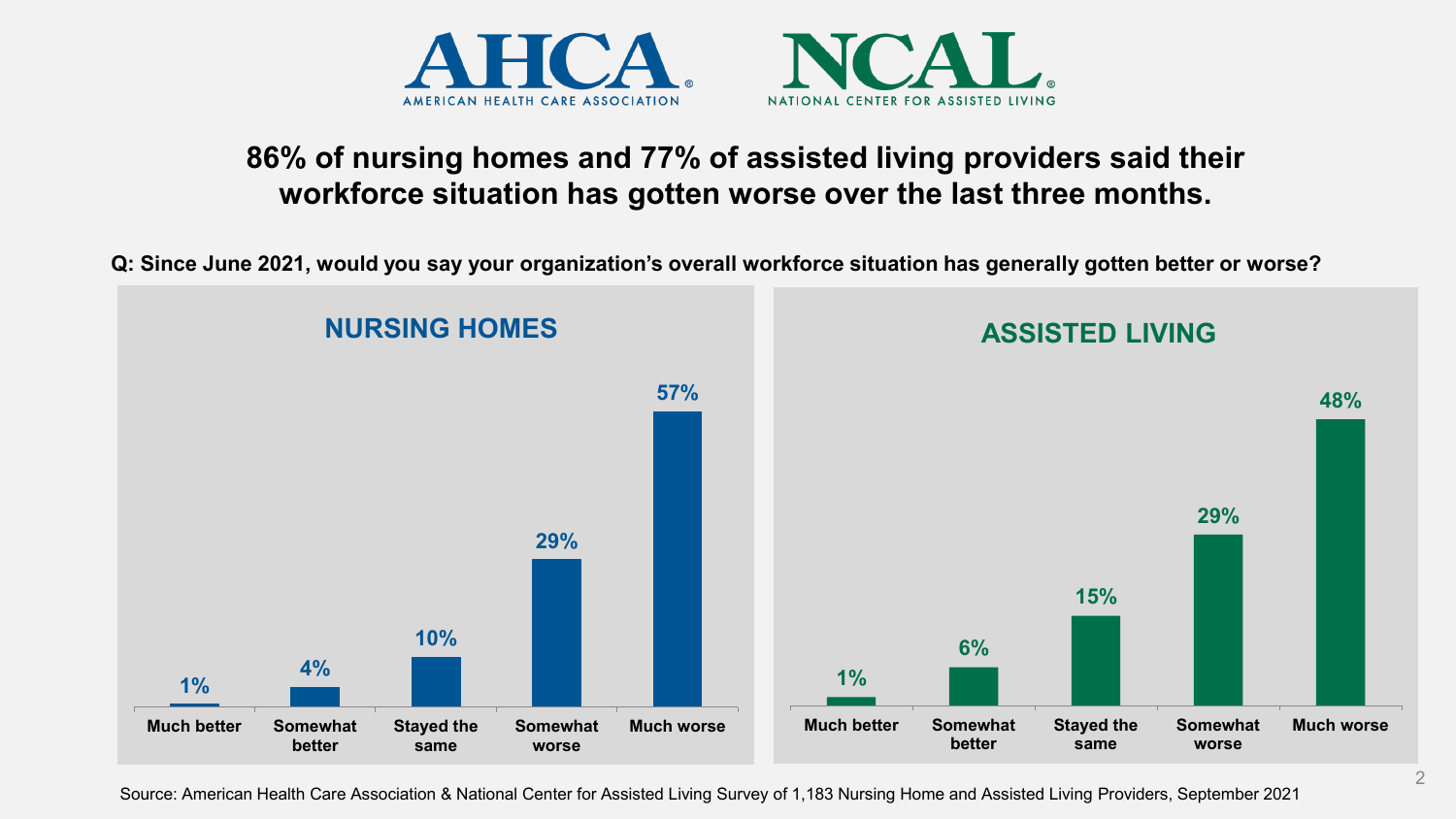



### **Nearly every nursing home (99%) and assisted living community (96%) in the U.S. is facing a staffing shortage.**

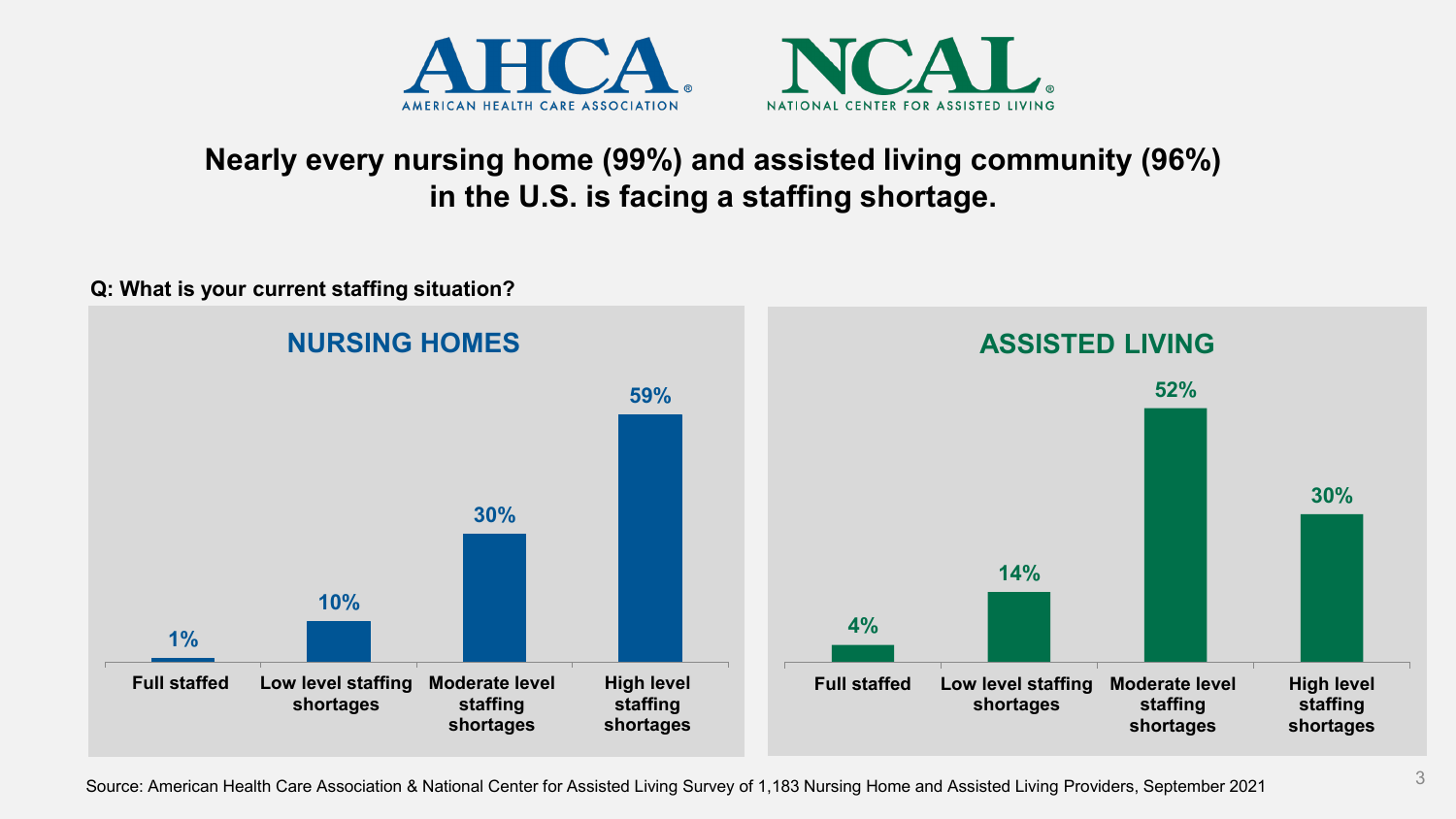



## **Nearly every nursing home and assisted living community is asking staff to work overtime or extra shifts.**

**58% of nursing homes are limiting new admissions due to staffing shortages.** 



**Q. What adjustments have you made due to staffing shortages?**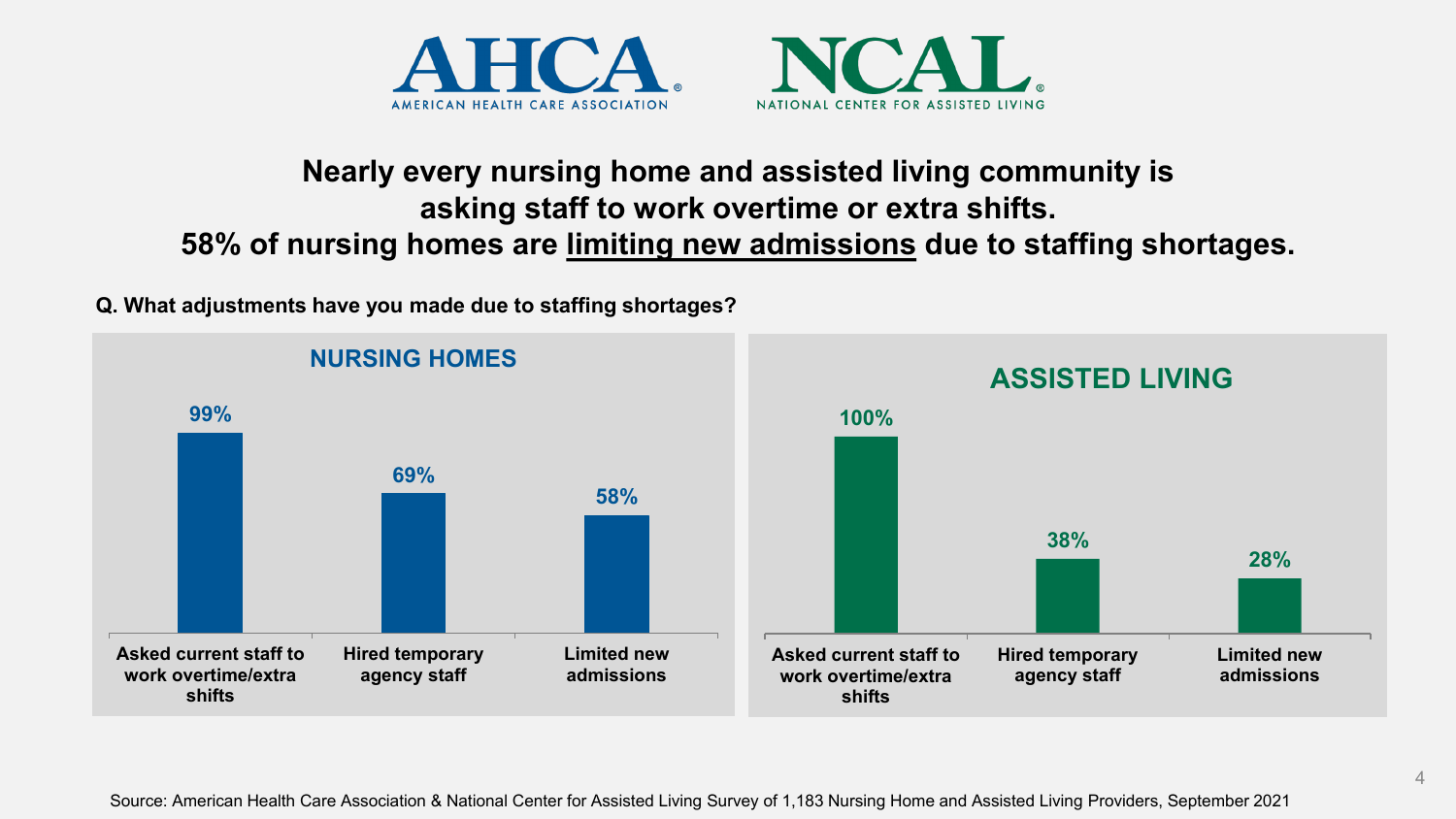



### **Nearly every nursing home and assisted living provider is having a difficult time hiring new staff with nearly 7 out of 10 saying they are having a very difficult time.**



**Q. How would you rate your ability to hire new staff?**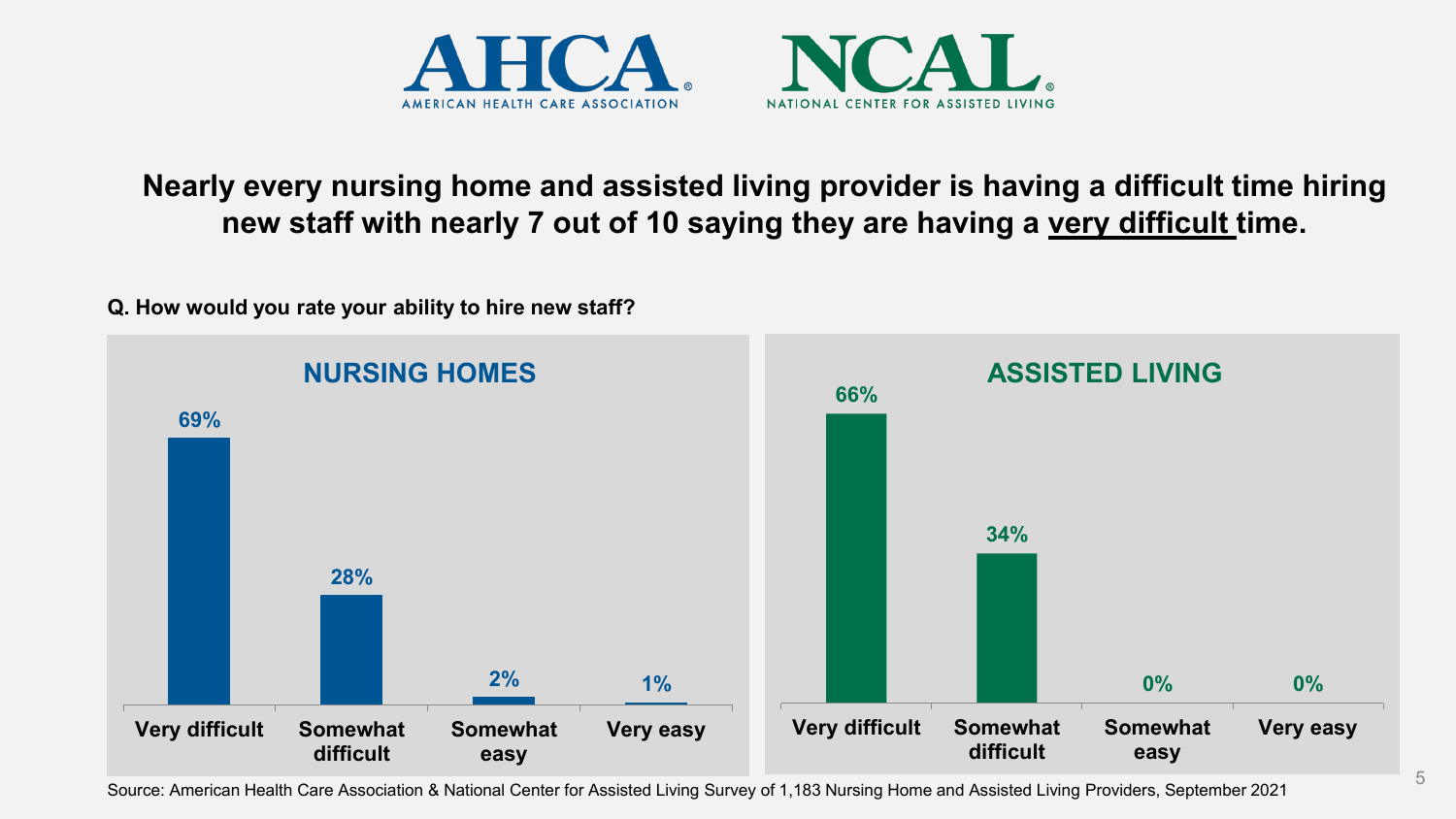



### **More than 7 out of 10 long term care facilities said a lack of qualified candidates and unemployment benefits have been the biggest obstacles in hiring new staff.**

#### **Q. What has been the biggest obstacle in hiring new staff?**